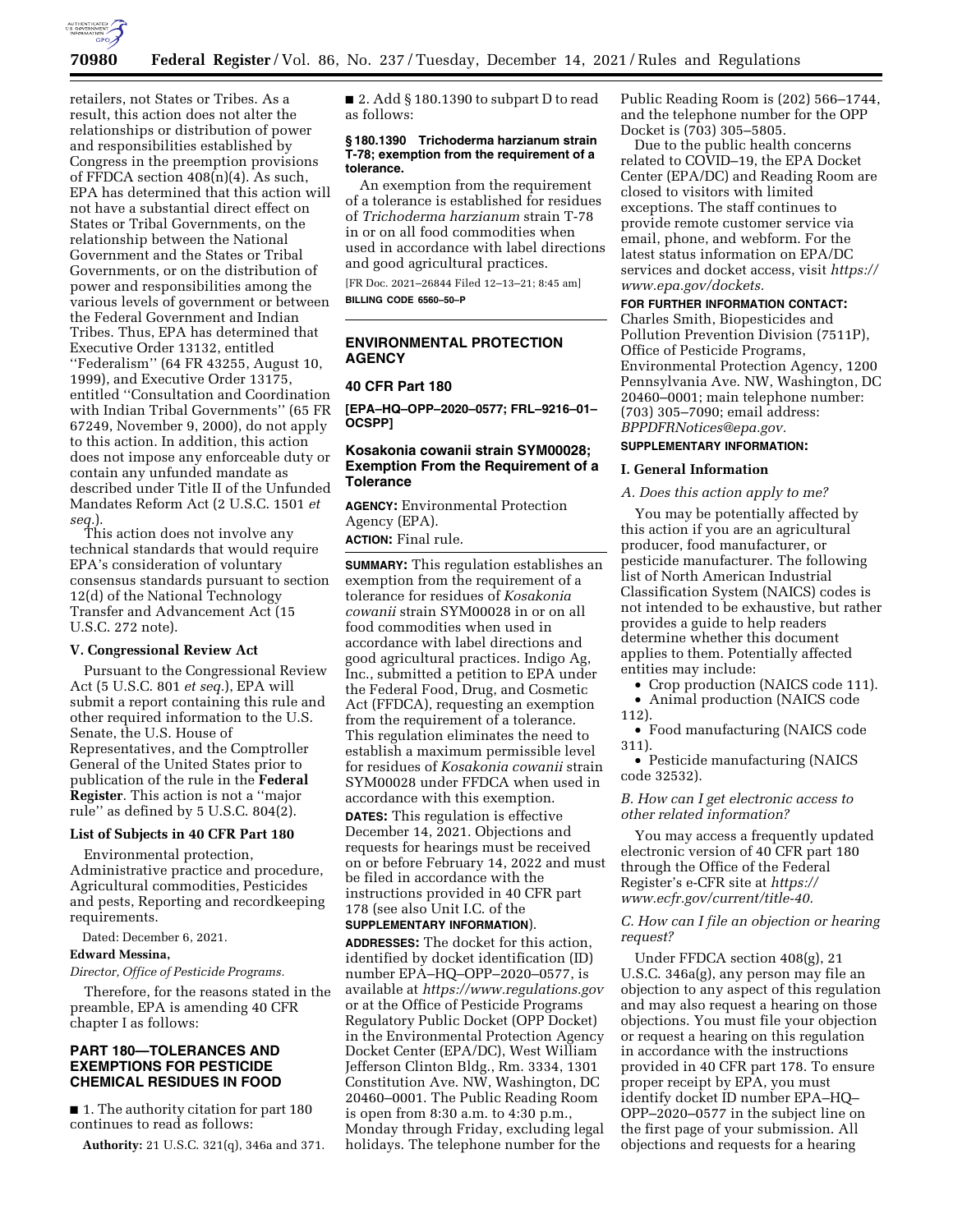must be in writing and must be received by the Hearing Clerk on or before February 14, 2022. Addresses for mail and hand delivery of objections and hearing requests are provided in 40 CFR 178.25(b), although EPA strongly encourages those interested in submitting objections or a hearing request to submit objections and hearing requests electronically. *See* Order Urging Electronic Service and Filing (April 10, 2020), *[https://www.epa.gov/](https://www.epa.gov/sites/production/files/2020-05/documents/2020-04-10_-_order_urging_electronic_service_and_filing.pdf) [sites/production/files/2020-05/](https://www.epa.gov/sites/production/files/2020-05/documents/2020-04-10_-_order_urging_electronic_service_and_filing.pdf) [documents/2020-04-10](https://www.epa.gov/sites/production/files/2020-05/documents/2020-04-10_-_order_urging_electronic_service_and_filing.pdf)*\_*-*\_*order*\_*urging*\_ *[electronic](https://www.epa.gov/sites/production/files/2020-05/documents/2020-04-10_-_order_urging_electronic_service_and_filing.pdf)*\_*service*\_*and*\_*filing.pdf.* At this time, because of the COVID–19 pandemic, the judges and staff of the Office of Administrative Law Judges are working remotely and not able to accept filings or correspondence by courier, personal delivery, or commercial delivery, and the ability to receive filings or correspondence by U.S. Mail is similarly limited. When submitting documents to the U.S. EPA Office of Administrative Law Judges (OALJ), a person should utilize the OALJ e-filing system at *[https://yosemite.epa.gov/OA/](https://yosemite.epa.gov/OA/EAB/EAB-ALJ_upload.nsf)  [EAB/EAB-ALJ](https://yosemite.epa.gov/OA/EAB/EAB-ALJ_upload.nsf)*\_*upload.nsf.* 

Although  $E\overline{P}A$ 's regulations require submission via U.S. Mail or hand delivery, EPA intends to treat submissions filed via electronic means as properly filed submissions during this time that the Agency continues to maximize telework due to the pandemic; therefore, EPA believes the preference for submission via electronic means will not be prejudicial. If it is impossible for a person to submit documents electronically or receive service electronically, *e.g.,* the person does not have any access to a computer, the person shall so advise OALJ by contacting the Hearing Clerk at (202) 564–6281. If a person is without access to a computer and must file documents by U.S. Mail, the person shall notify the Hearing Clerk every time it files a document in such a manner. The address for mailing documents is U.S. Environmental Protection Agency, Office of Administrative Law Judges, Mail Code 1900R, 1200 Pennsylvania Ave. NW, Washington, DC 20460.

In addition to filing an objection or hearing request with the Hearing Clerk as described in 40 CFR part 178, please submit a copy of the filing (excluding any Confidential Business Information (CBI)) for inclusion in the public docket. Information not marked confidential pursuant to 40 CFR part 2 may be disclosed publicly by EPA without prior notice. Submit the non-CBI copy of your objection or hearing request, identified by docket ID number EPA–HQ–OPP– 2020–0577, by one of the following methods:

• *Federal eRulemaking Portal: [https://www.regulations.gov.](https://www.regulations.gov)* Follow the online instructions for submitting comments. Do not submit electronically any information you consider to be CBI or other information whose disclosure is restricted by statute.

• *Mail:* OPP Docket, Environmental Protection Agency Docket Center (EPA/ DC), (28221T), 1200 Pennsylvania Ave. NW, Washington, DC 20460–0001.

• *Hand Delivery:* To make special arrangements for hand delivery or delivery of boxed information, please follow the instructions at *[https://](https://www.epa.gov/dockets/where-send-comments-epa-dockets) [www.epa.gov/dockets/where-send](https://www.epa.gov/dockets/where-send-comments-epa-dockets)[comments-epa-dockets.](https://www.epa.gov/dockets/where-send-comments-epa-dockets)* 

Additional instructions on commenting or visiting the docket, along with more information about dockets generally, is available at *[https://](https://www.epa.gov/dockets) [www.epa.gov/dockets.](https://www.epa.gov/dockets)* 

#### **II. Background**

In the **Federal Register** of February 24, 2021 (86 FR 11215) (FRL–10019–68), EPA issued a notice pursuant to FFDCA section 408(d)(3), 21 U.S.C. 346a(d)(3), announcing the filing of a pesticide tolerance exemption petition (PP 0F8845) by Indigo Ag, Inc., 500 Rutherford Ave., Ste. 201, Boston, MA 02129. The petition requested that 40 CFR part 180 be amended by establishing an exemption from the requirement of a tolerance for residues of the fungicide *Kosakonia cowanii*  strain SYM00028 in or on all food commodities. That notice referenced a summary of the petition prepared by the petitioner Indigo Ag, Inc., and available in the docket via *[https://](https://www.regulations.gov) [www.regulations.gov.](https://www.regulations.gov)* No comments were received on the notice of filing.

### **III. Final Rule**

#### *A. EPA's Safety Determination*

Section 408(c)(2)(A)(i) of FFDCA allows EPA to establish an exemption from the requirement of a tolerance (the legal limit for a pesticide chemical residue in or on a food) only if EPA determines that the exemption is ''safe.'' Section 408(c)(2)(A)(ii) of FFDCA defines ''safe'' to mean that ''there is a reasonable certainty that no harm will result from aggregate exposure to the pesticide chemical residue, including all anticipated dietary exposures and all other exposures for which there is reliable information.'' This includes exposure through drinking water and in residential settings but does not include occupational exposure. Pursuant to FFDCA section  $408(c)(2)(B)$ , in establishing or maintaining in effect an exemption from the requirement of a tolerance, EPA must take into account

the factors set forth in FFDCA section 408(b)(2)(C), which require EPA to give special consideration to exposure of infants and children to the pesticide chemical residue in establishing a tolerance or tolerance exemption and to ''ensure that there is a reasonable certainty that no harm will result to infants and children from aggregate exposure to the pesticide chemical residue. . . .'' Additionally, FFDCA section 408(b)(2)(D) requires that EPA consider ''available information concerning the cumulative effects of [a particular pesticide's] . . . residues and other substances that have a common mechanism of toxicity.''

EPA evaluated the available toxicological and exposure data on *Kosakonia cowanii* strain SYM00028 and considered their validity, completeness, and reliability, as well as the relationship of this information to human risk. A full explanation of the data upon which EPA relied and its risk assessment based on those data can be found within the document entitled ''Product Chemistry Review and Human Health Risk Assessment for the Section 3 Registration Submitted by Indigo Ag Inc., (EP Indigo 229 FP/WD) Containing the New Active Ingredient *Kosakonia cowanii* strain SYM00028'' (*Kosakonia cowanii* strain SYM00028 Human Health Assessment). This document, as well as other relevant information, is available in the docket for this action as described under **ADDRESSES**.

The available data demonstrated that, with regard to humans, *Kosakonia cowanii* strain SYM00028 is not toxic via the pulmonary ( $LC_{50} > 5.21$  mg/L), oral  $(L\bar{D}_{50} > 5,000 \text{ mg/kg}$  bodyweight), or dermal  $(LD_{50} > 5,050$  mg/kg bodyweight) routes of exposure; is not toxic, pathogenic, or infective via the injection route of exposure when administered intravenously at a nominal dose of  $2.43 \times 10^7$  colony-forming units per test animal; is not anticipated to be pathogenic or infective via the oral or pulmonary routes of exposure; and is slightly irritating via the dermal route of exposure. Additionally, the acute injection toxicity/pathogenicity study demonstrated a pattern of clearance of *Kosakonia cowanii* strain SYM00028 from the blood and organs of the test animals. Significant dietary and nonoccupational exposures to residues of *Kosakonia cowanii* strain SYM00028 are not anticipated because it will be used only as a seed treatment and it is not expected to remain at high levels on plant surfaces or readily percolate through soil. Even if dietary and nonoccupational exposures to residues of *Kosakonia cowanii* strain SYM00028 were to occur, there is not a concern due